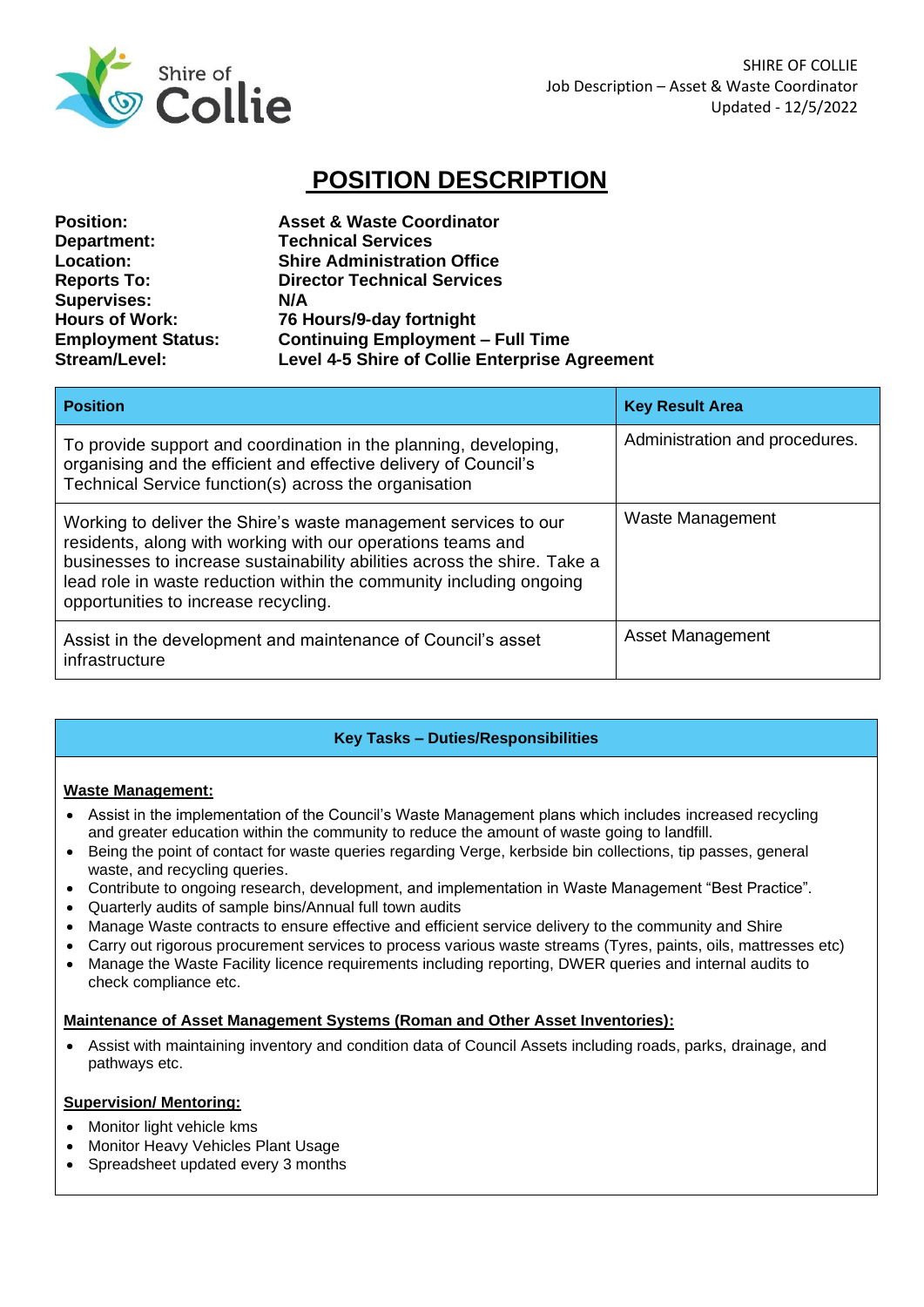

### **General:**

- Work under the direction of the Director of Technical Services on a variety of administration functions and support, including preparing, reports, agendas, and minutes.
- Undertake special projects and tasks as directed by the Director of Technical Services, including the preparation of documents and procedures.
- Keep accurate records of all Technical Services plant and equipment.
- Plant Utilisation spreadsheet updated every 3 months. End of April, July, October, and Jan.
- Plant Committee minutes prepared within 3 days.

| <b>Personal Qualifications</b>              |                                                                                                                                                                                                                                                                                                                                                                                                                                                                                                                                                                                                                                                                                                                                                                                                                                                                                                                                                |  |
|---------------------------------------------|------------------------------------------------------------------------------------------------------------------------------------------------------------------------------------------------------------------------------------------------------------------------------------------------------------------------------------------------------------------------------------------------------------------------------------------------------------------------------------------------------------------------------------------------------------------------------------------------------------------------------------------------------------------------------------------------------------------------------------------------------------------------------------------------------------------------------------------------------------------------------------------------------------------------------------------------|--|
| Knowledge, Skills, and<br><b>Experience</b> | Sound knowledge of the principles of waste avoidance and resource recovery, and<br>$\bullet$<br>of environmental sustainability issues.<br>Experience in managing community and other stakeholder liaison and involvement.<br>$\bullet$<br>Effective customer service, procurement, and contract management skills.<br>$\bullet$<br>Ability to maintain effective relationships and confidentiality with high level<br>$\bullet$<br>stakeholders including executives, councillors, and the community.<br>Excellent attention to detail combined with organisational and time management<br>$\bullet$<br>skills.<br>Computer literacy, including GIS, electronic data analysis, financial and record<br>$\bullet$<br>management. Extensive experience with the Microsoft Office Suite of products, with<br>the ability to prepare written reports and other correspondence.<br>Local Government experience would be well regarded<br>$\bullet$ |  |
| <b>Qualifications</b>                       | Qualifications in Environmental Management, Sustainability, Waste Management,<br>$\bullet$<br>or other related disciplines and or extensive work experience in related area will be<br>highly regarded<br>Hold current "C" class motor vehicle driver's licence<br>$\bullet$                                                                                                                                                                                                                                                                                                                                                                                                                                                                                                                                                                                                                                                                   |  |
| <b>Training</b>                             | Willingness and aptitude to undertake further training and professional<br>$\bullet$<br>development to keep abreast of latest technology and practices when required.                                                                                                                                                                                                                                                                                                                                                                                                                                                                                                                                                                                                                                                                                                                                                                          |  |
| <b>OHSW</b>                                 | Contribute to and provide leadership in the delivery of the Council's Safety & Risk<br>$\bullet$<br>Management Plan<br>Operate in compliance with OH&S legislation, regulations, practices, and<br>$\bullet$<br>standards.<br>Utilise safe working practices applicable to own work area and practices. Contribute<br>$\bullet$<br>to the identification of hazards and risks and participate in their minimisation and/or<br>appropriate corrective strategies.                                                                                                                                                                                                                                                                                                                                                                                                                                                                               |  |

| <b>REMUNERATION PACKAGE</b> |                                                                                      |  |
|-----------------------------|--------------------------------------------------------------------------------------|--|
| <b>Position</b>             | Asset & Waste Coordinator                                                            |  |
| <b>Employment Category</b>  | Continuing Employment - Full Time<br>Clause 7.3.1 Shire of Enterprise Agreement 2017 |  |
| Hourly Rate                 | \$32.83 per hour min (Level 4.1) up to \$37.16 per hour max (Level 5.4)              |  |